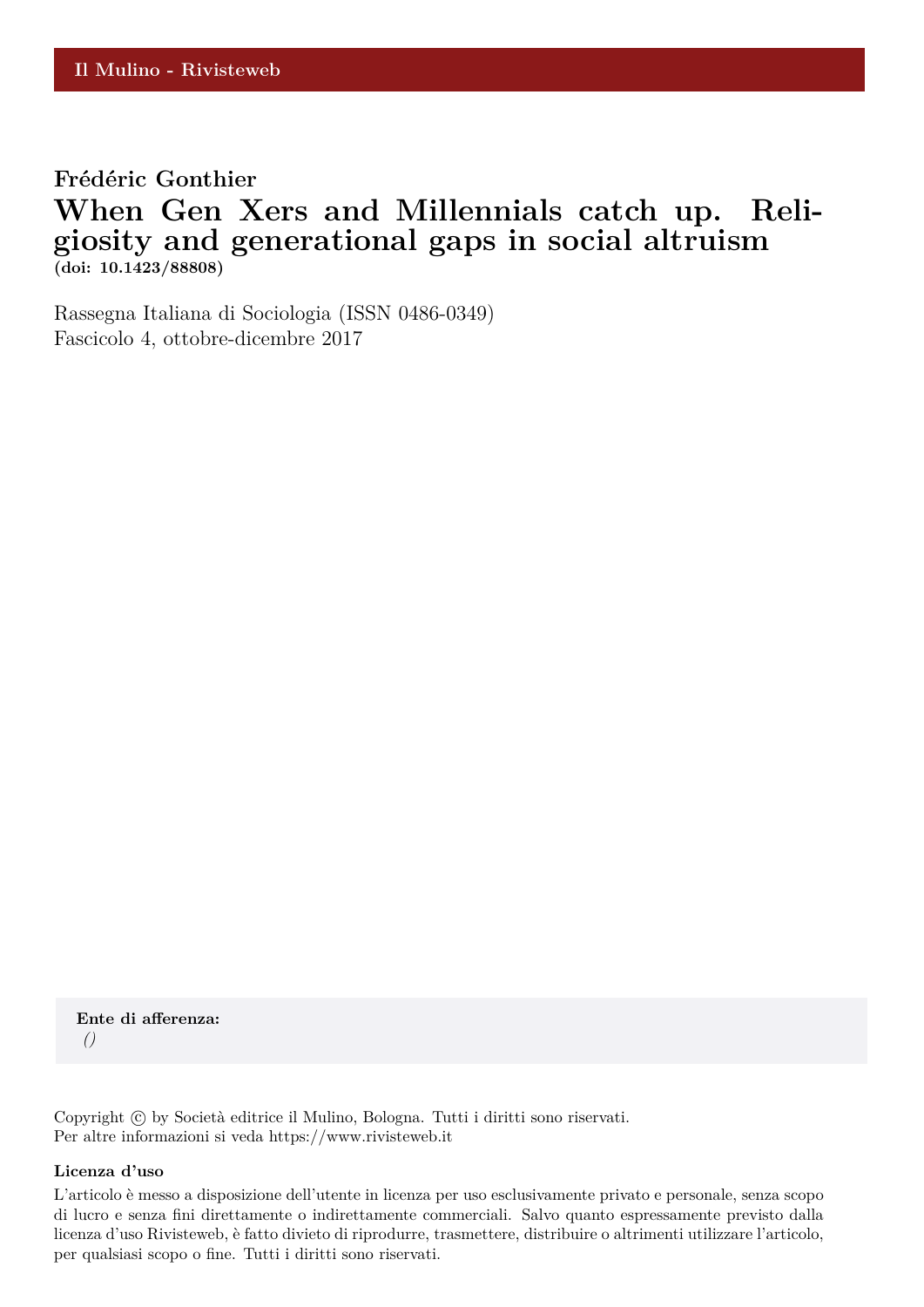# **RIVISTA ITALIANA DI SOCIOLOGIA**

Anno LVIII - N. 4 - OTTOBRE/DICEMBRE 2017

### **4/2017**

RELIGIOUS CHANGE AND THE SHAPING OF SOLIDARITY AND SOCIAL PARTICIPATION IN A TROUBLED EUROPE

## **FRÉDÉRIC GONTHIER**

When Gen Xers and Millennials catch up Religiosity and generational gaps in social altruism

*Supplementary materials*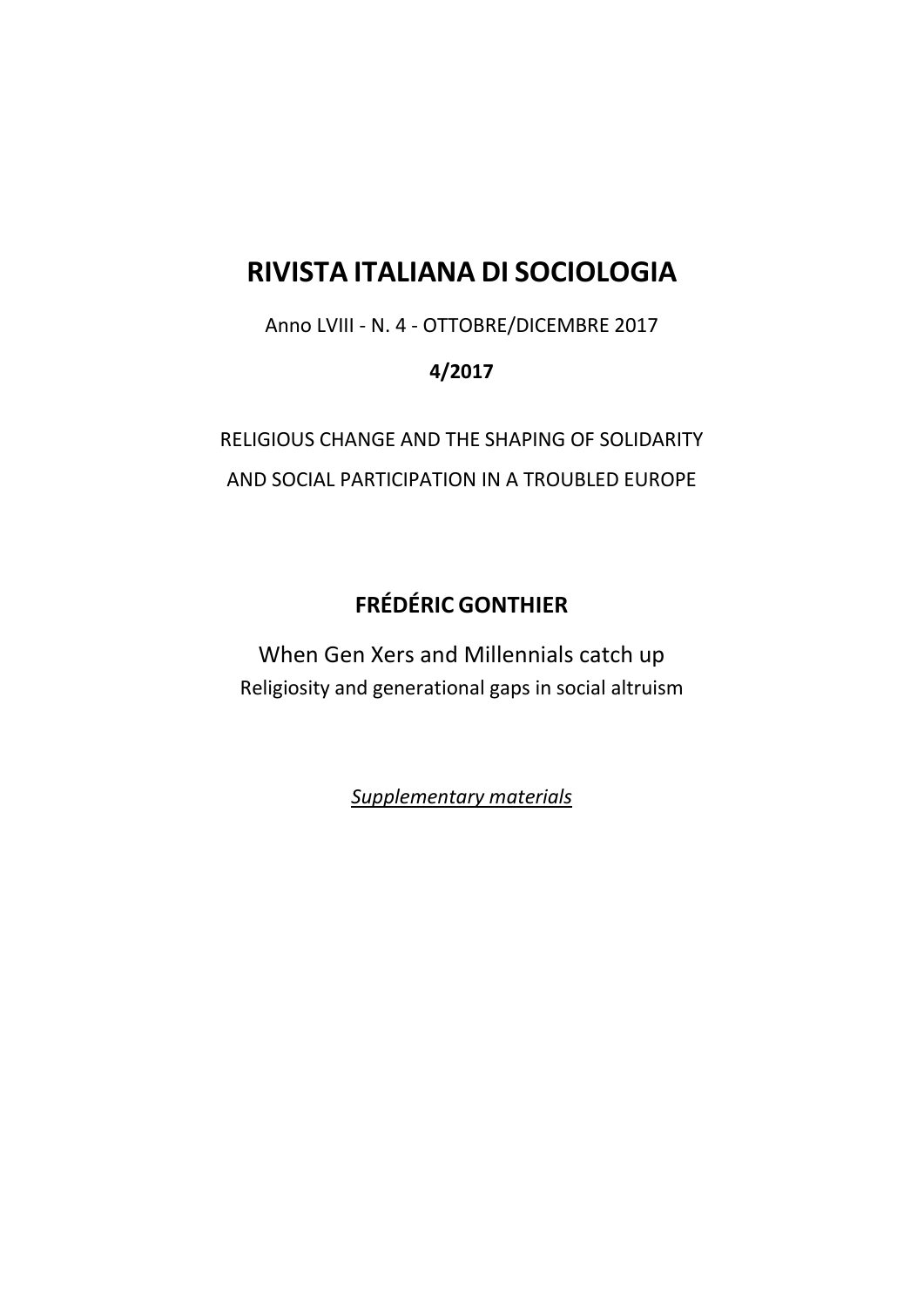### APPENDIX

### TAB. 1. Variable and descriptive statistics

| Variable (variable and question<br>in the EVS 2008 dataset <sup>1</sup> )                                       | Description                                                                                                                                                                                                                                                                                                                                    | Mean                                 | SD                                   | $\frac{0}{0}$<br>(weighted <sup>2</sup> )       |
|-----------------------------------------------------------------------------------------------------------------|------------------------------------------------------------------------------------------------------------------------------------------------------------------------------------------------------------------------------------------------------------------------------------------------------------------------------------------------|--------------------------------------|--------------------------------------|-------------------------------------------------|
| Solidarity<br>$(v290 \text{ to } v294 - Q84A \text{ to } Q84E)$                                                 | To what extent do you feel concerned about the<br>living conditions of?<br>Elderly people in (country)<br>Unemployed people in (country)<br>Immigrants in (country)<br>Sick and disabled people in (country)<br>Children in poor families in (country)<br>1. Not at all<br>2. Not so much<br>3. To a certain extent<br>4. Much<br>5. Very much | 3.92<br>3.44<br>2.71<br>3.79<br>3.89 | 0.95<br>1.05<br>1.13<br>0.98<br>0.95 |                                                 |
| Cohorts<br>(cohort, derived from age)                                                                           | 1. Silent Generation $( \leq 1945)$<br>2. Baby Boomers (1946-1959)<br>3. Generation X (1960-1980)<br>4. Generation $Y$ (>1980)                                                                                                                                                                                                                 |                                      |                                      | 21.2<br>22.5<br>39.9<br>16.5                    |
| Religious belief<br>(additive index - Q30A to Q30E)<br>Syntax: gen belief = $(v119+v120+$<br>$V121+v122+v123/5$ | Do you believe in?<br>God<br>$\blacksquare$<br>Life after death<br>ä,<br>Hell<br>Heaven<br>$\blacksquare$                                                                                                                                                                                                                                      | 0.72<br>0.45<br>0.36<br>0.44         | .40<br>.49<br>.49<br>.49             |                                                 |
|                                                                                                                 | Sin<br>0. No & DKNA<br>1. Yes                                                                                                                                                                                                                                                                                                                  | 0.59                                 | .48                                  | $Min=0$<br>$Max=1$                              |
| Religious denomination<br>(religdenom, v106-Q23a)                                                               | Do you belong to a religious denomination?<br>(Roman) Catholics<br>1.<br>2.<br>Protestants<br>3.<br>Muslims<br>4.<br>Orthodox<br>5.<br>Another religion<br>6.<br>No religion & DKNA                                                                                                                                                            |                                      |                                      | 26<br>10.3<br>9.2<br>22.9<br>3.5<br>28          |
| Church attendance<br>(religattendance, v109-Q25)                                                                | Apart from weddings, funerals and christenings,<br>about how often do you attend religious services<br>these days?<br>1.<br>Never, practically never<br>Less often<br>2.<br>3.<br>Once a year<br>Only on specific holy days<br>4.<br>Once a month<br>5.<br>Once a week<br>6.<br>7.<br>More than once a week                                    |                                      |                                      | 33.4<br>9<br>7.1<br>24.2<br>10.4<br>11.8<br>4.1 |
| Belonging to religious<br>organisations<br>(belongreligorg, v105-Q23)                                           | religious<br>Do you belong<br>church<br>to<br><b>or</b><br>organisations?<br>Not mentioned<br>1.                                                                                                                                                                                                                                               |                                      |                                      | 93                                              |

 $\frac{1}{1}$ Version: 4.0.0, 2016-4-15, [doi:10.4232/1.12458](http://dx.doi.org/10.4232/1.12458).

<sup>2</sup> The descriptive statistics are based on the data used in the multilevel analysis (N=49826). The weight variable adjusts the sociodemographic structure of the samples to the distribution of gender and age of the universe-population. It also corrects for the sample size of regions in Germany and Belgium.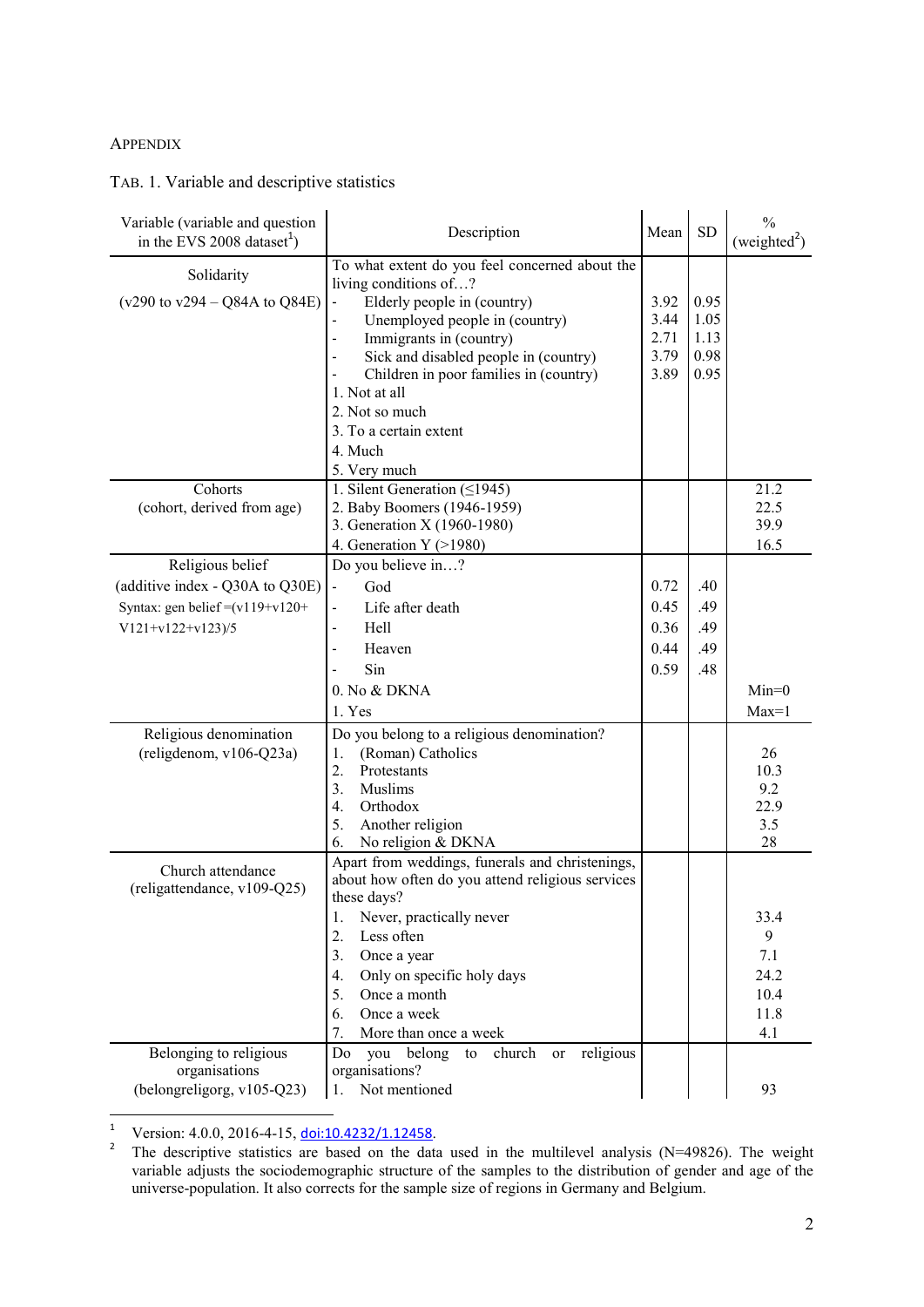|                                      | 2.<br>Mentioned                                                                                  |      |      | 7            |
|--------------------------------------|--------------------------------------------------------------------------------------------------|------|------|--------------|
| Gender                               | Women<br>1.                                                                                      |      |      | 52.3         |
| $(v302 - Q86)$                       | 2.<br>Men                                                                                        |      |      | 47.7         |
| Age                                  | Year of birth                                                                                    | 46.6 | 17.6 | $Min=17$     |
| $\left($ age $\right)$               |                                                                                                  |      |      | $Max=90$     |
| <b>Educational level</b>             | Pre- primary education or no education<br>1.                                                     |      |      | 3.7          |
| (ISCED-code one digit; educ,         | 2.<br>Primary education or first stage<br>of                                                     |      |      | 8.8          |
| $v336 - Q110$                        | secondary                                                                                        |      |      |              |
|                                      | Lower secondary or second stage<br>3.<br>4.<br>(Upper) secondary education                       |      |      | 15.5<br>43.7 |
|                                      | 5.<br>Post-secondary non-tertiary education                                                      |      |      | 3.9          |
|                                      | First stage of tertiary education<br>6.                                                          |      |      | 23.7         |
|                                      | 7.<br>Second stage of tertiary education                                                         |      |      | $.6\,$       |
| Monthly household income             | 1.<br>$\leq \in 150$                                                                             |      |      | 10.5         |
| (in purchasing power parity)         | 2.<br>€150-300                                                                                   |      |      | 11.9         |
| $(income-V353mm-Q125)$               | 3.<br>€300-500                                                                                   |      |      | 16.9         |
|                                      | €500-1000<br>4.                                                                                  |      |      | 17.2         |
|                                      | 5.<br>€1,000-1,500                                                                               |      |      | 11.4         |
|                                      | €1,500-2,000<br>6.                                                                               |      |      | 8.2          |
|                                      | 7.<br>€2,000-2,500                                                                               |      |      | 6.9          |
|                                      | €2,500-3,000<br>8.                                                                               |      |      | 5.5          |
|                                      | €3,000-5,000<br>9.                                                                               |      |      | 7.6          |
|                                      |                                                                                                  |      |      |              |
|                                      | 10. €5,000-7,500                                                                                 |      |      | 2.8          |
|                                      | 11. €7,500-10,000                                                                                |      |      | .9           |
|                                      | 12. $\geq 10,000$                                                                                |      |      | .5           |
| Economic insecurity (additive        | Are you yourself gainfully employed at the                                                       |      |      |              |
| index – Q121 & Q123)                 | moment or not?                                                                                   |      |      |              |
| Syntax: gen ecoinsecurity= $(v349+)$ | During the last five years, have you experienced<br>a continuous period of unemployment longer   |      |      |              |
| V351)                                | than 3 months?                                                                                   |      |      |              |
|                                      | During the last five years, have you been                                                        |      |      |              |
|                                      | dependent on social security at any time?                                                        |      |      |              |
|                                      | 0. No                                                                                            | 0.42 | 0.73 | $Min=0$      |
|                                      | 1. Yes                                                                                           |      |      | $Max=3$      |
| Social capital                       | Do you belong to?                                                                                |      |      |              |
| (additive index $-$ Q5aA to Q5aD     | Social welfare services for elderly,                                                             |      |      |              |
| & Q5aF to Q5aN)                      | handicapped or deprived people                                                                   |      |      |              |
| Syntax: gen socialcapital= $(v10+$   | Education, arts, music or cultural activities                                                    |      |      |              |
| $+v11+v12+v13+v15+v16+v17+v18$       | Trade unions<br>$\blacksquare$                                                                   |      |      |              |
| $+v19+v20+v21+v22+v23/13$            | Political parties or groups<br>$\overline{\phantom{a}}$<br>Local community action on issues like |      |      |              |
|                                      | poverty, employment, housing, racial equality                                                    |      |      |              |
|                                      | Third world development or human rights                                                          |      |      |              |
|                                      | Conservation, the environment, ecology,                                                          |      |      |              |
|                                      | animal rights                                                                                    |      |      |              |
|                                      | Professional associations                                                                        |      |      |              |
|                                      | Youth work (e.g. scouts, guides, youth                                                           |      |      |              |
|                                      | clubs etc.)                                                                                      |      |      |              |
|                                      | Sports or recreation                                                                             |      |      |              |
|                                      | Women's groups                                                                                   |      |      |              |
|                                      | Peace movement                                                                                   |      |      |              |
|                                      | Voluntary organisations concerned with                                                           |      |      |              |
|                                      | health                                                                                           |      |      |              |
|                                      | 0. Not mentioned                                                                                 | 0.04 | 0.09 | $Min=0$      |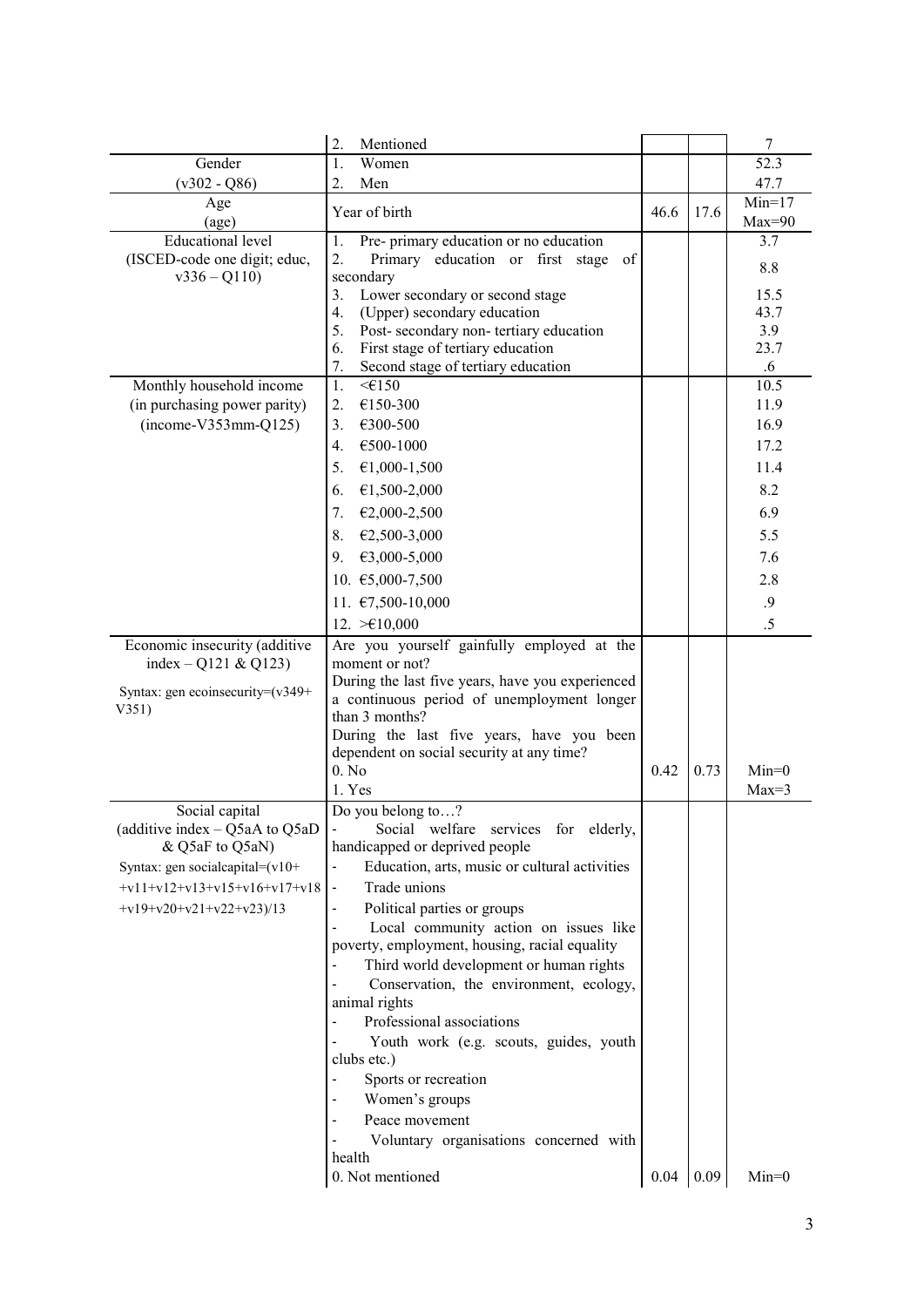|                                  | 1. Mentioned                             |      |      | $Max=1$    |
|----------------------------------|------------------------------------------|------|------|------------|
| Human Development Index<br>'HDI) | Countries' scores in 2008 (source: UNDP) | 0.82 | 0.07 | $Min=0.65$ |
|                                  |                                          |      |      | $Max=0.95$ |

#### STATA COMMANDS

Figure 1: sem (socialaltruismcfa -> children, ) (socialaltruismcfa -> sick, ) (socialaltruismcfa -> elderly, ) (socialaltruismcfa -> unemployed, ) (socialaltruismcfa -> immigrants, ), standardized latent(socialaltruismcfa) cov(e.sick\*e.unemployed e.elderly\*e.unemployed e.unemployed\*e.immigrants) nocapslatent

estat gof, stats(all)

estat mindices

estat eqgof

predict socialaltruismcfaindex, latent

gen socialaltruism= (socialaltruismcfaindex + 2.479185) / (2.4791852+ 1.142737)

Figure 2: graph bar socialaltruism , over (country)

Figure 3 – age cohort: margins, over(generation) plot

Figure 3 – age: margins, over(age) plot

Figure 4 – religious belief: margins generation, at(belief=(0 .2 .4 .6 .8 1)) atmeans plot

Figure 4 – church attendance: margins generation, at(religattendance=(0 .1666667 .3333333 .5 .6666667 .8333333 1)) atmeans plot

Model 1: xtmixed socialaltruism,  $\parallel$  country : , variance

Model 2: xtmixed socialaltruism ib1.generation c.IDH08,  $\parallel$  country : , variance

Model 3: xtmixed socialaltruism ib1.generation age agesquare c.HDI,  $\parallel$  country : , variance

Model 4: xtmixed socialaltruism ib1.generation age agesquare gender educ income ecoinsecurity socialcapital c. HDI,  $\parallel$  country : , variance

Model 5: xtmixed socialaltruism ib1.generation age agesquare gender educ income ecoinsecurity socialcapital belief religattendance i.religdenom belongreligorg c.HDI,  $\parallel$  country : , variance